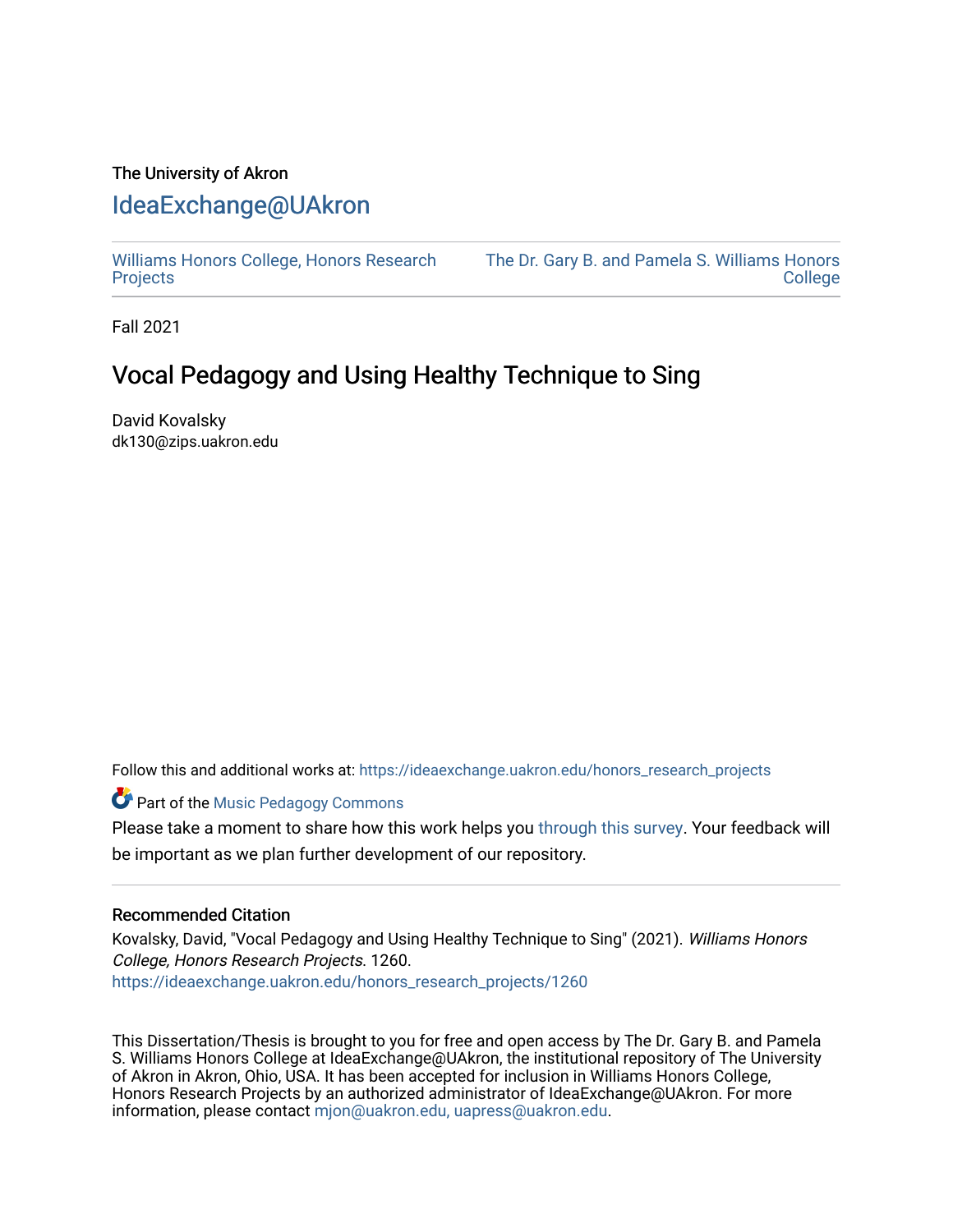Vocal Pedagogy and Using Healthy Technique to Sing

David Kovalsky

Honors Research Project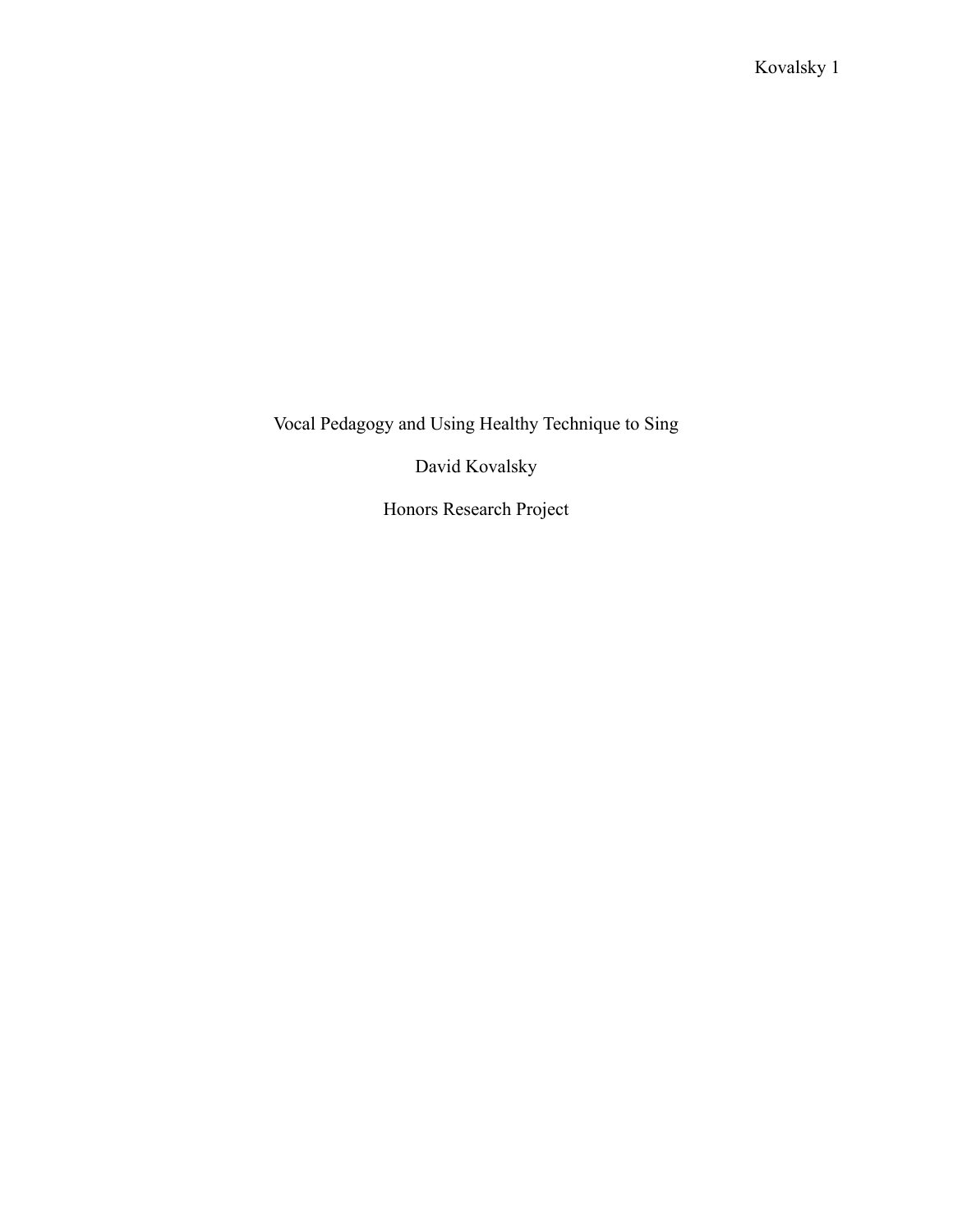The voice is a marvel of the natural world. To think that such a small thing can produce sounds that touch a person's very soul is quite remarkable. Singing has been around since the dawn of man and it is believed that the voice was the original musical instrument. Mimicking what was heard from nature, singing developed from sounds to simple individualistic melodies, and from simple melodies onto more complex musical aspects like singing in unison, drones, and canons. All of this served to develop a growing sense of tonic and scale structure, and eventually new techniques and pedagogy were introduced to refine the use of the voice. Through the continued evolution of teaching the voice, and the refinement of scientific instruments to understand vocal function, the fundamentals of healthy singing technique were discovered and served to bring the vocal pedagogy and singing to what it is today.

The earliest organized singing had its roots in ancient cultures like ancient Egypt, where there is evidence that large choruses and orchestras existed. For the ancient Greeks, who were responsible for the development of the pythagorean scale, singing was a highly important art form and it permeated the ancient Greek culture. The Judaic culture also had singing as an integral part of their worship. Many ancient songs are preserved and found in the Psalms of David and Songs of Solomon, as well as some melodies that may go back to 500 BC. Singing was also an important part of the early Christian community. As the church became organized and formed the Catholic church by the 4th century AD, it worked to suppress secular influences and advance its own style of plainchant music. For the next thirteen centuries sacred music slowly developed and new musical devices such as polyphony, a musical style where multiple voices with individual melodies are combined into a whole and harmonize with one another, were created and employed in music. As the times moved forward, troubadours, traveling musicians, and composers started to create works that were not strictly sacred and began to take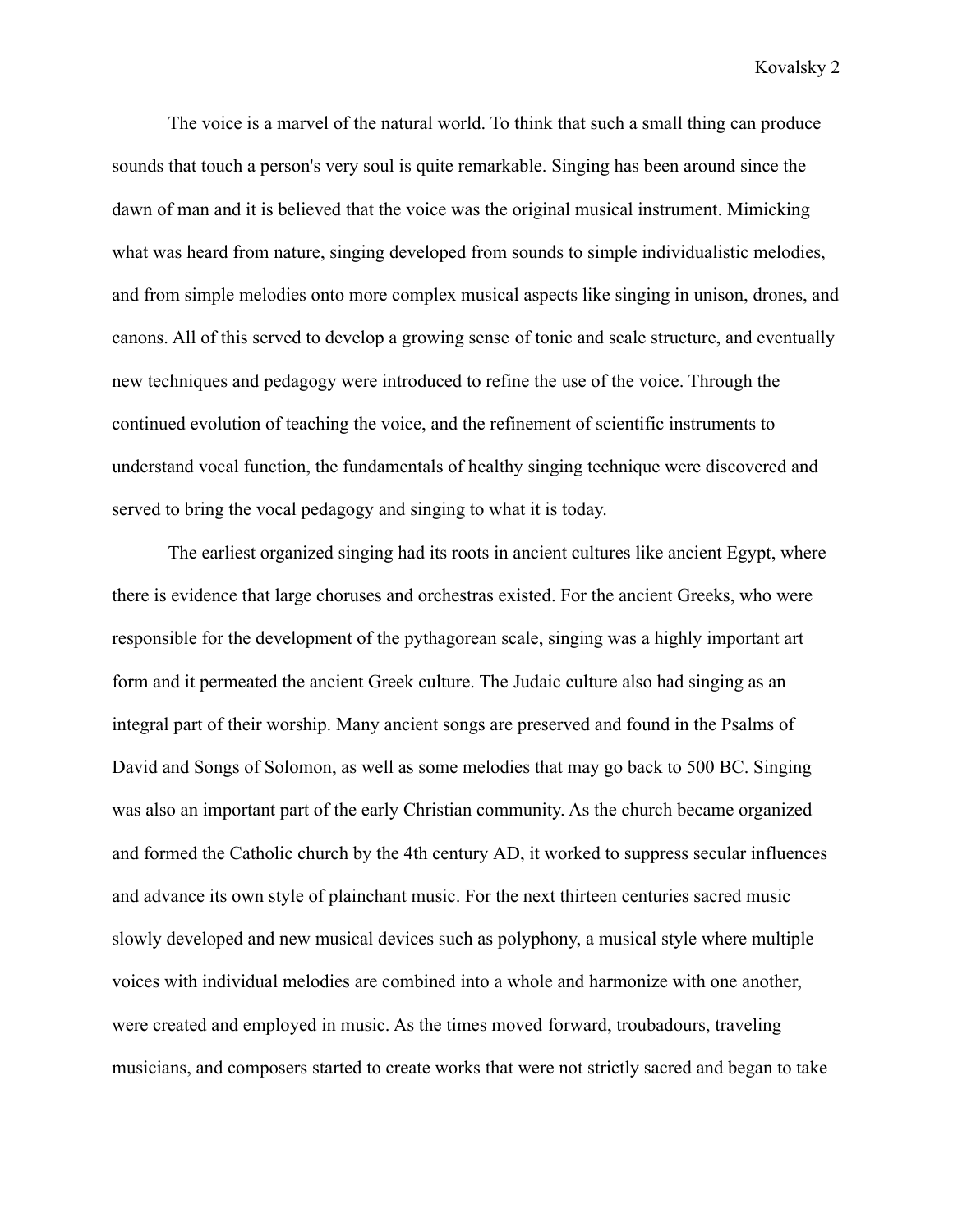on more secular elements. Songs were composed around secular poems and lyrics had themes about love, joy, and pain. Then in the late 16th century, the *bel canto* style of singing emerged and engaged in both polyphonic and solo singing. As the times moved on, music evolved and tastes in music changed, and along with the invention of new technology like the radio, television, and microphones, new singing styles were brought to light and began to be used extensively. These new styles like folk, gospel, blues, jazz, pop, and rock, collectively have lately become known as CCM (Contemporary Commercial Music). These styles have various approaches and stylistic requirements for singing in their respective repertoires that differ in many ways from the *bel canto* style.

*Bel canto* literally means "beautiful singing" and refers to the specific florid singing used by Italian singers of that time period, and still used by opera singers today. The development and philosophy of the technique "is based on the ideas of ease, purity and evenness of tone production, and agile, precise, and virtuosic use of the voice" (Spinato). In the late 1500s, a group of Italian intellectuals known as the *Florentine Camerata* began meeting and informally discussing literature, science, and the arts with a goal of reviving the music and drama of the ancient Greeks. From this organization emerged the first opera. The *bel canto* technique was applied to the singing of opera, and continued to develop during the 17th, 18th, and early 19th centuries. With the virtuosic abilities of this technique, singers were able to amaze and move audiences through the operatic music and show off their extraordinary abilities. Although the *bel canto* style was used extensively, the specific vocal techniques that the singers used were not clearly communicated in written records. The early books on voice were few and used imprecise and vague language to communicate singing concepts and techniques. Early voice pedagogy was a mostly oral tradition where the teacher would listen to the student, ask for a change, keep the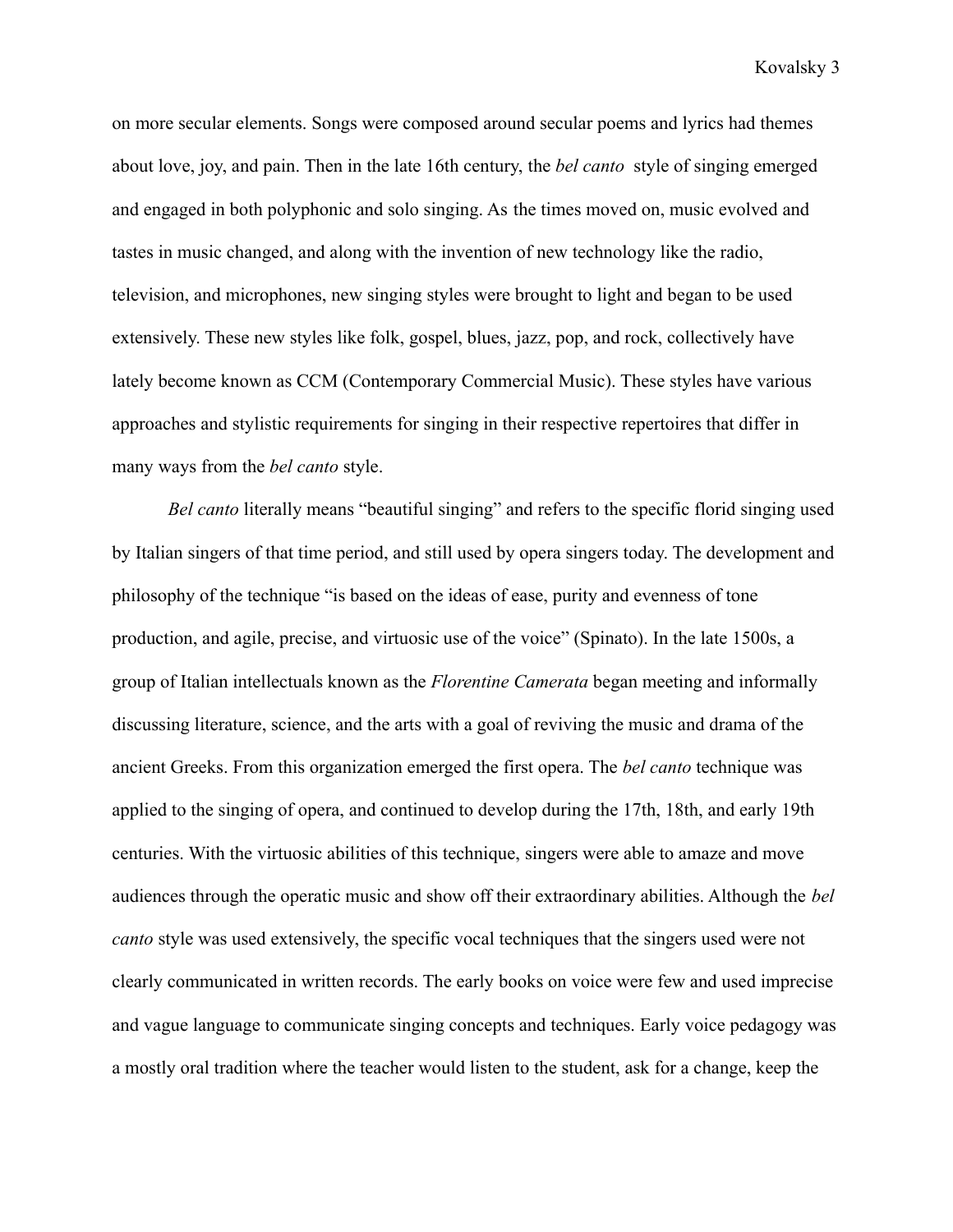change if the sound produced was pleasing, and try something else if it was not what was desired. It was not until the invention of the laryngoscope in the 1850s that one was able to peer into the larynx and discover how the voice truly functioned and apply this knowledge to singing. From the use of this innovation, more precise language became used when dealing with teaching the voice, and one was able to identify the specific physical corrections needed to produce a good, healthy singing tone. Today, we are able to specifically address vocal problems more effectively to teach the voice and get results in a more systematic way.

When teaching the voice to conform to *bel canto* technique and ideals, one is looking for a specific sound and end goal for the voice. One must be able to sing with control and execute technically demanding passages with ease and agility, sometimes using florid and fluid vocal embellishments. Also one must be able to sing musical phrases using a pure legato sound where the passing from one note to the next is steady, stable, and clean. The Italian language is particularly helpful in the development of the technique since the language itself is highly phonetic and when spoken, the words flow from one to the next much like what is required in singing (Spinato). Also one must be able to project the tone of the voice forward so that a large hall can be filled without the use of external amplification. All of these conditions are met as the voice attains mastery through years of practice and singing; however, there are only a few specific technicalities that are looked at when one is shaping the voice to be a fine *bel canto* instrument. These are the use of breath, the larynx, jaw, tongue, and the soft palate.

The first thing that is taught to new students and that continues to be reinforced is breathing. Proper breathing is the fundamental base of good *bel canto* technique and is critical for powerful, healthy, legato singing. This type of breathing in singing is different from normal day to day breathing, but in principle is quite simple. Positioning themselves in a relaxed but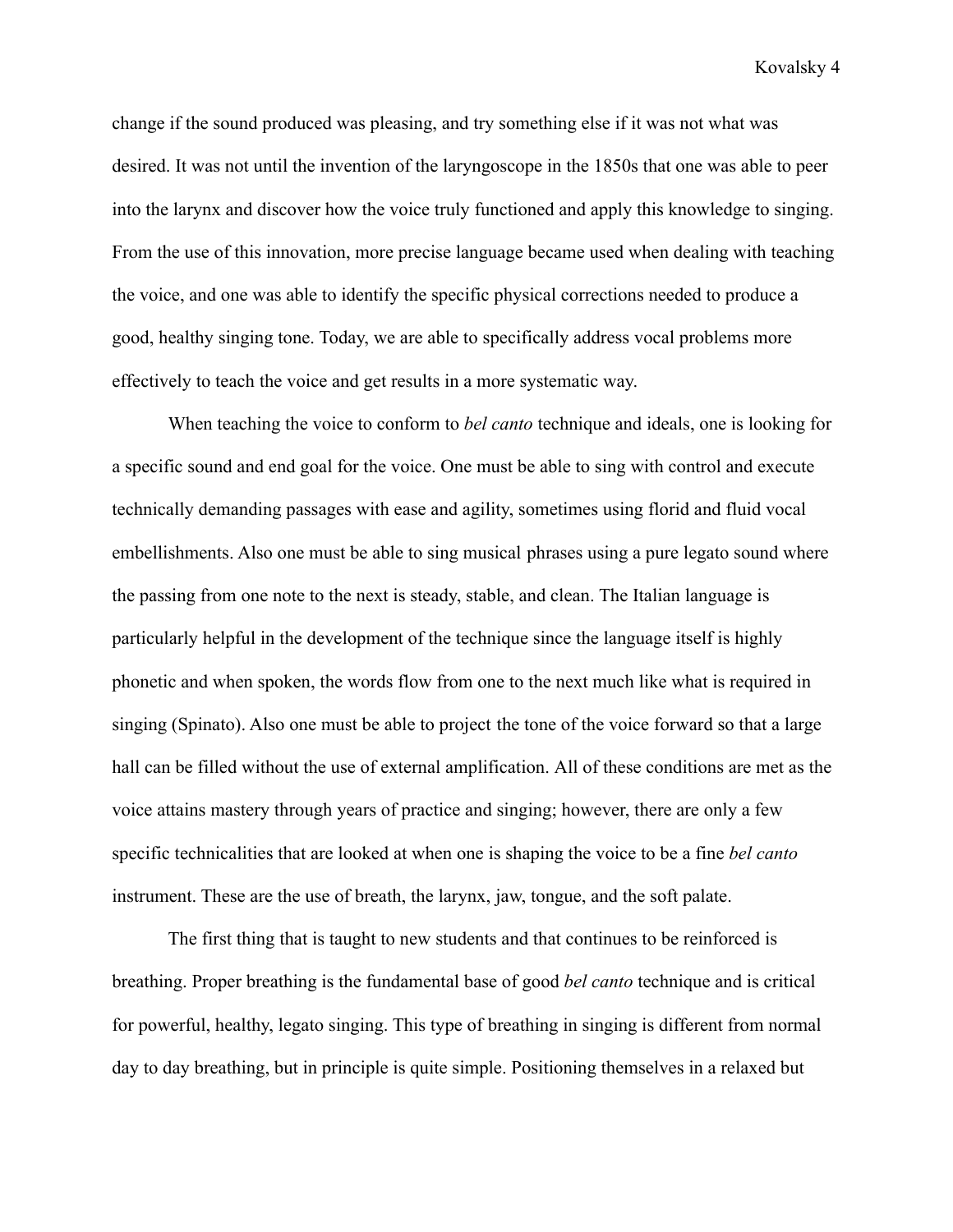solid stance, the singer inhales deeply without raising the shoulders or chest but expands the stomach outward and the ribs side to side. The chest might raise slightly when the inhalation is complete, but it should not be a conscious effect. This type of breathing is most natural as it is how one breathes when they sleep and also how infants breathe when they are born. One principle to keep in mind when inhaling is that nothing should move unless the breath moves it, so the movement of the belly and ribs is not independent of the breath. The singer simply breaths and allows the body to naturally expand. Then during exhalation, the singer must maintain the position of inhalation with the abdominals in order to slow down the release of air so that a steady supply can be used for singing. This also supports the sound with a continuous pressure of air that can be controlled at will for various purposes during singing. Although in principle this kind of breathing is simple, in practice it takes some work to master because incorrect breathing habits need to be changed. The most common types of problems in breathing for new students are "an excess of subglottic air pressure, caused either by compression of the chest, or rigid over contraction of the abdominal muscles" (McCoy). Subglottic air pressure is when there is too much air pressure on the vocal folds and problems associated with this limit the range of the singer and create unpleasing tones. In order to fix them, a few devices are employed. To remove the compression of the chest, the sternum and upper ribs are held down during inhalation to force the breath to go lower and deeper into the body and also to remove the chest from helping to support the breath during exhalation. To relax the extreme abdominal contraction, the hips can be rocked back and forth when vocalizing which makes it impossible to rigidly contract the abdominal muscles. This also takes the attention away from actively relaxing the abdominals because actively thinking about relaxing might instead introduce that tension (McCoy). The students then continually work to re-establish proper breathing from time to time when the body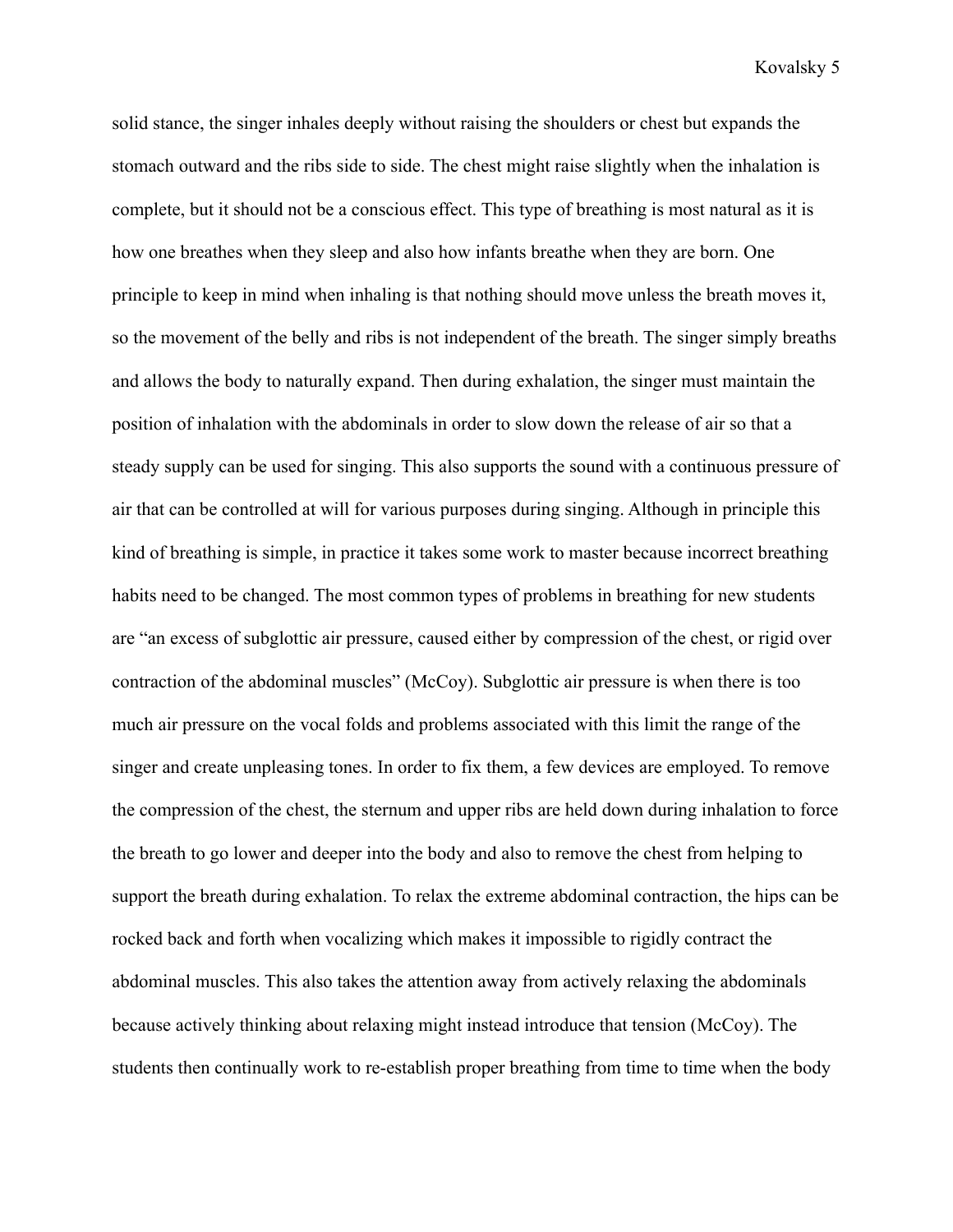loses focus on those basic systems, and when connection to the breathing mechanism is established properly, then they are able to move on to address the other problems that hinder good singing.

The remainder of the focus when teaching singing after breathing is on the head and neck. Specifically the focus is on the larynx, jaw, tongue, and soft palate, and how to remove tension and nasality, and create a space for proper resonance. Coordination of these areas of the vocal tract allows the sound to be produced freely and beautifully and the voice to be used to its full potential.

When there is tension due to a raised larynx, one can use a panting breath exercise to lower the larynx to a more neutral position. While panting like a puppy, the sound is altered from a small dog to a big dog and vice versa. Once it is established that the pitch changes based on the position of the larynx, the student may sing a short scale of three notes, preceded by a low panting breath. The exercise slowly continues up the singer's range as they learn to keep a relaxed larynx while singing. During the exercise, the students' internal perception of their voice may differ from the external perception because of the lowered larynx and this darker sound produced by the lower larynx may seem artificial to the student; however, they must be assured that the sound coming out is still their voice. A simple trip to a really resonant space like a bathroom will show the student that their voice is still fundamentally the same and in fact the neutral larynx now allows the student to sing with more freedom and a more full vocal color. After the larynx is addressed, one is able to move on to removing tension in the jaw.

When there is tension in the jaw due to the chewing muscles being engaged and tight during singing, one may use a jaw-wiggle maneuver to relax the jaw. As the student sings up and down a scale, the jaw is wiggled quickly side to side. One might find that as the singer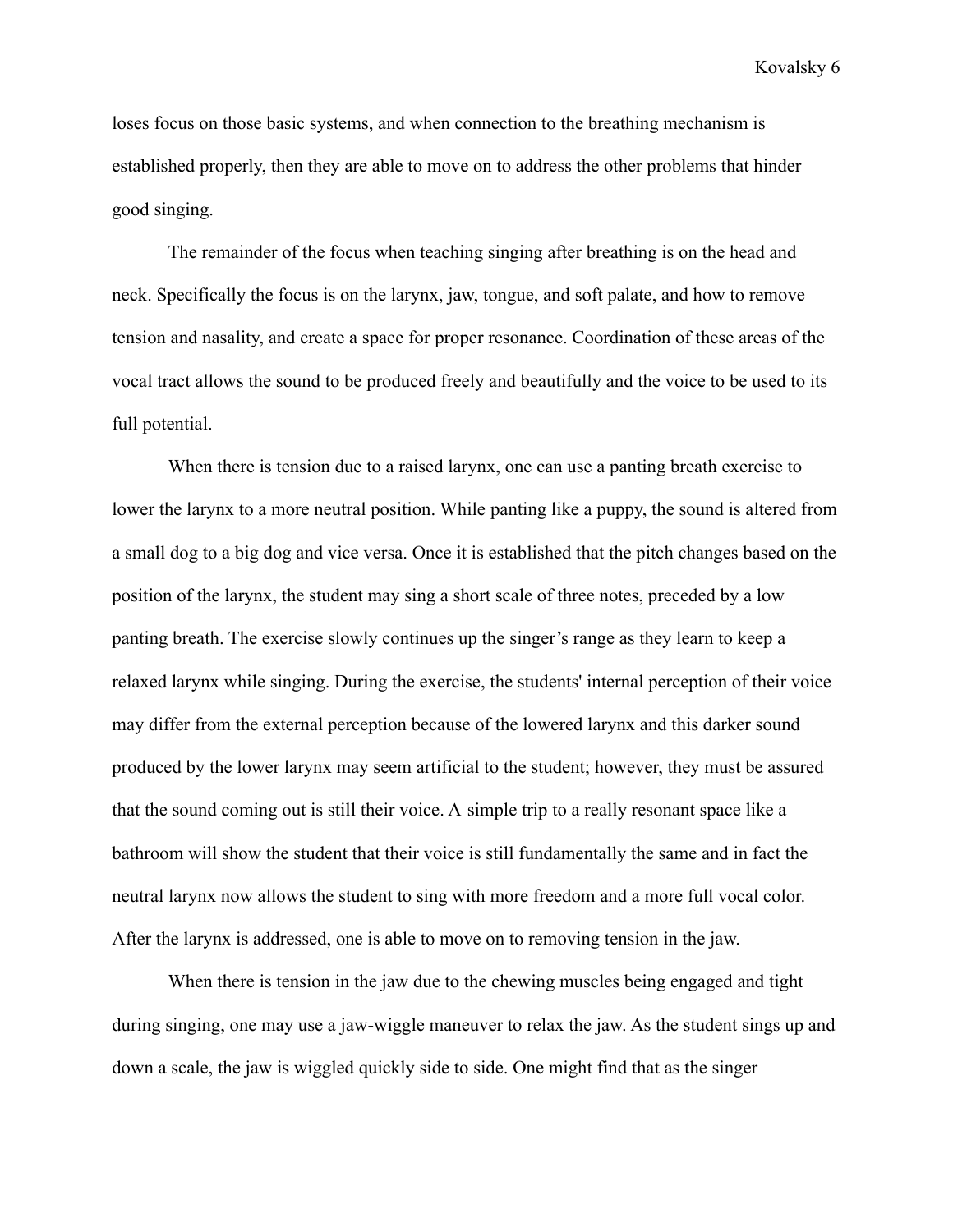approaches the upper notes of their range, the jaw will either slow down or completely stop. At this moment the student must be reminded to maintain the wiggle without muscular resistance. Over time the jaw will lose its tension and the singing becomes freer and easier. Usually when the tension in the jaw is removed, so is any tension in the tongue, as these two are intertwined. However, if the tongue is still set with tension after the jaw is addressed, a tongue twister and vowel exercise can be employed. Starting with an exercise that only addresses two vowels (like [u] and [i]) one can sing scales to free up the tongue between those two vowels. Then one can introduce more vowels and patterns to get the tongue and lips moving and free of tension. Over time the student will be able to sing those exercises multiple times in a row without getting tongue tied and the tongue will be tamed. After settling the tongue and jaw, to address nasality and to create a proper resonating space, the soft palate can be addressed.

Nasality happens when the soft palate is lowered and air is allowed to escape through the nose when singing. Also the sound is left dull and unable to resonate and project when the soft palate is dropped. In order to teach the student how to raise their soft palate various techniques can be employed. One such technique is sustaining the unvoiced consonants [s] or [f] for as long as possible. The palate will be raised and will not allow any air to leak through the nose. Another technique is to sing scales on the voiced consonants [z] and [v]. Both techniques will teach the student how to raise the soft palate at will without introducing new tension and will effectively create a more resonant non-nasal sound (McCoy). Using all these previous methods and many more depending on individual student needs, the voice is taught the *bel canto* technique.

When one learns to sing *bel canto*, one learns to sing in a specific and healthy way. The reason why classically trained singers sound the way they do is because the training is focused on unifying the vocal registers (noticeable divisions in the tonal quality of an individual's voice),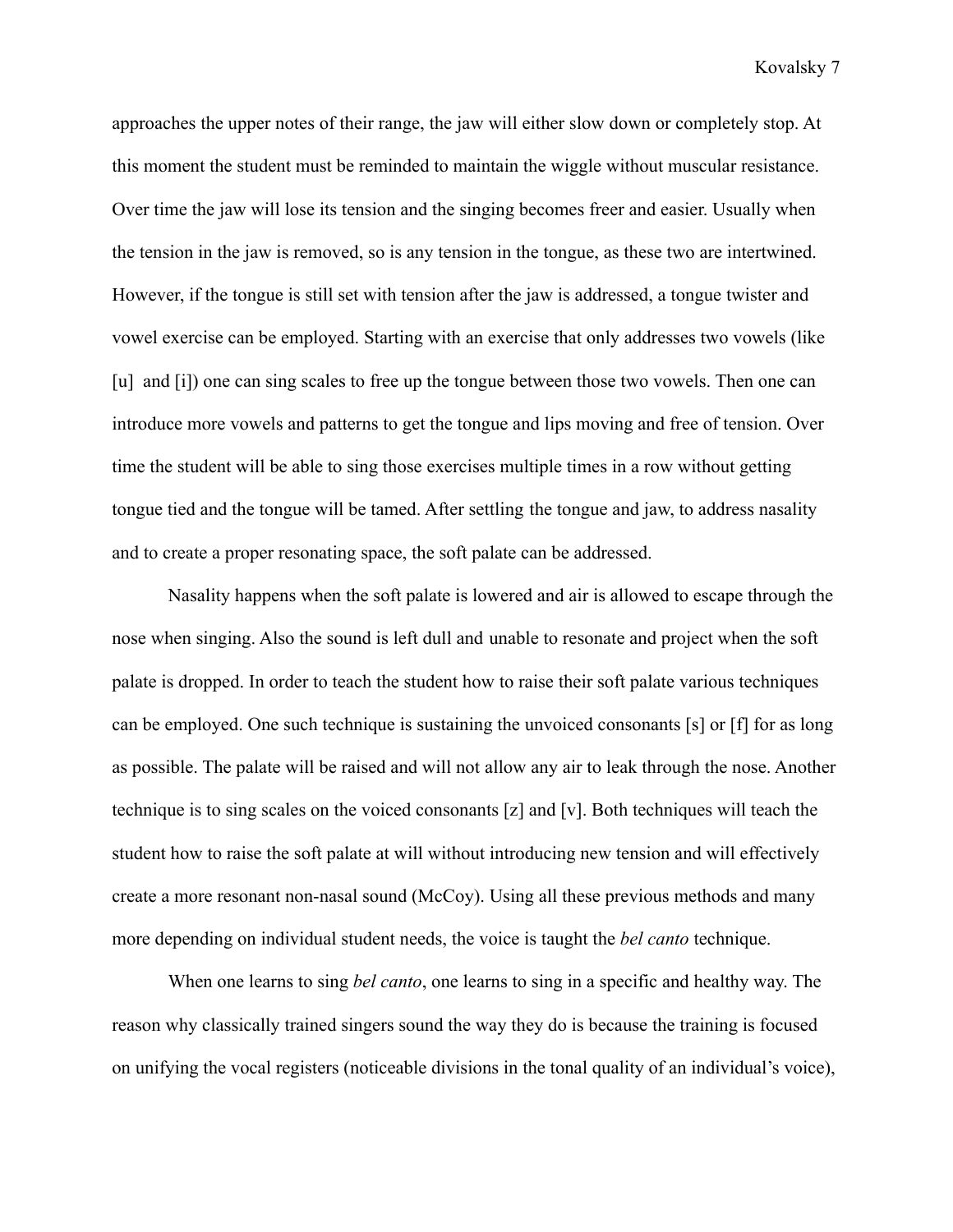singing with pure vowels, and allowing it to project into a large hall or auditorium without the use of amplification equipment. All of these serve to give the voice that big "classical" sound. The singing is healthy because it is without tension and on the breath, rather than through a pressed throat, relying on the throat to project the sound. Specifically, there is a certain mechanism and certain muscles involved in healthy singing that classical singers learn to use.

The mechanism involved in healthy singing has to do with the aforementioned registers. The division and labeling of those registers has been a subject of dispute since the beginning of singing. In the twelfth century, voice pedagogues divided the voice into chest voice, throat voice, and head voice, although these descriptions were associated with low, medium, and high voice categories in general, and were not intended to describe changes in an individual's voice. By the fourteenth century, it was found that an individual voice had two common qualities, the chest voice and the falsetto, and the difference between the qualities was described as the sounds produced from a yodel. By the eighteenth century, terms related to the voice registers were modified to fit the Italian language and began to be called *voce naturale* (natural or full voice) and *voci finte* (false voices or falsetti) and even sometime later, Monteverdi substituted *petto* (chest) for *naturale* and held on to the much older terms of *gola* (throat) and *testa* (head) as tonal characteristics; however, the concept that there are basically two distinct registers (chest voice and falsetto) was not changed. During that time period, Francesco Tosi wrote the first discourse on systemic technical voice training, and mentioned that the sound of a voice containing distinct registers was not desirable. Instead he said that both chest and falsetto were "integral parts of a complete singing tonal quality, healthy parts potentially capable of being blended into a unified whole" (Reid); therefore, a beautiful, healthy voice was one that had no noticeable registers or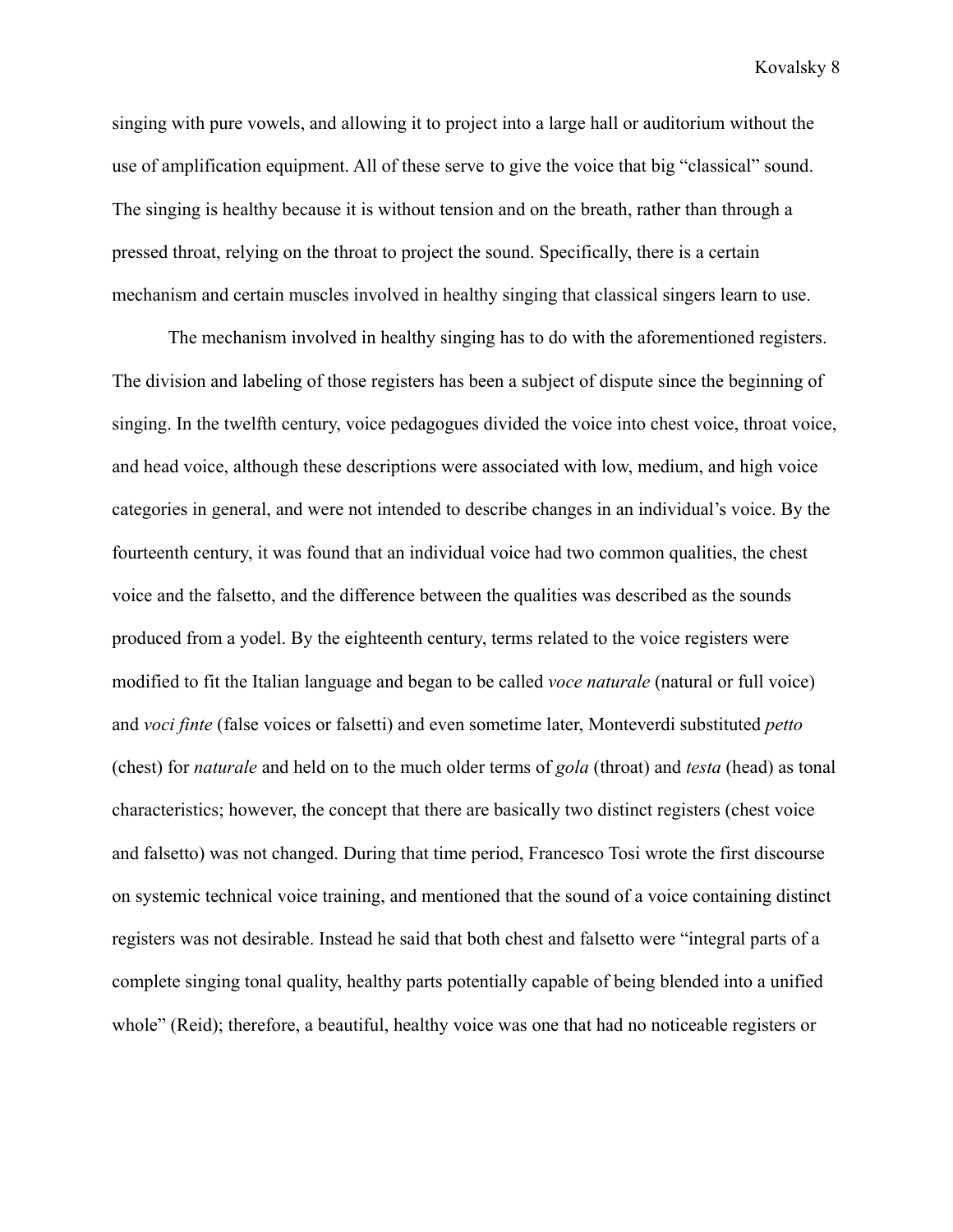breaks within it and yet used both chest and falsetto registers to accomplish this task of a unified voice. This is the concept that is used today to train the classical voice.

Singers throughout the centuries used this type of training without knowing the actual physiology behind their singing until the laryngoscope was invented.With the laryngoscope, one was able to peer down into the throat and directly see the voice muscles involved in producing healthy singing. These two intrinsic muscles of the larynx, the thyroarytenoid muscles (TA) and cricothyroid muscles (CT), serve in creating pitch and register adjustments in the singing voice. Specifically, the TA muscles shorten and thicken the vocal cords and are used when singing in the chest register, and the CT muscles lengthen and thin the vocal cords and are used when singing in the falsetto register. When singing in a healthy way, these two muscles are being used properly without strain to create the desired pitches; therefore, since healthy singing is related to the musculature of the voice, it stands to reason that it is not confined to a specific style, and one can sing healthily in many different ways. One is able to move away from the *bel canto* style and yet retain healthy singing. In fact, Robert Edwin, *Journal of Singing* associate editor and renowned singer and teacher, recommends that singers train both muscles to develop a healthier, better balanced and coordinated instrument. Classical and Contemporary Commercial Music (CCM) singers who have a more CT-dominant register should exercise in their TA-dominant register and Classical and CCM singers who have a more TA-dominant register should exercise in their CT-dominant register (Edwin). This would allow both groups of musicians to sing with healthy voices and not fear damaging their vocal instrument.

In CCM styles, there are different requirements and sounds that are sought after than in the *bel canto* style. The repertoire has stylistic requirements which are often chest-voice dominant, use an extremely bright timbre (belting), use vibrato sparingly or not at all, separate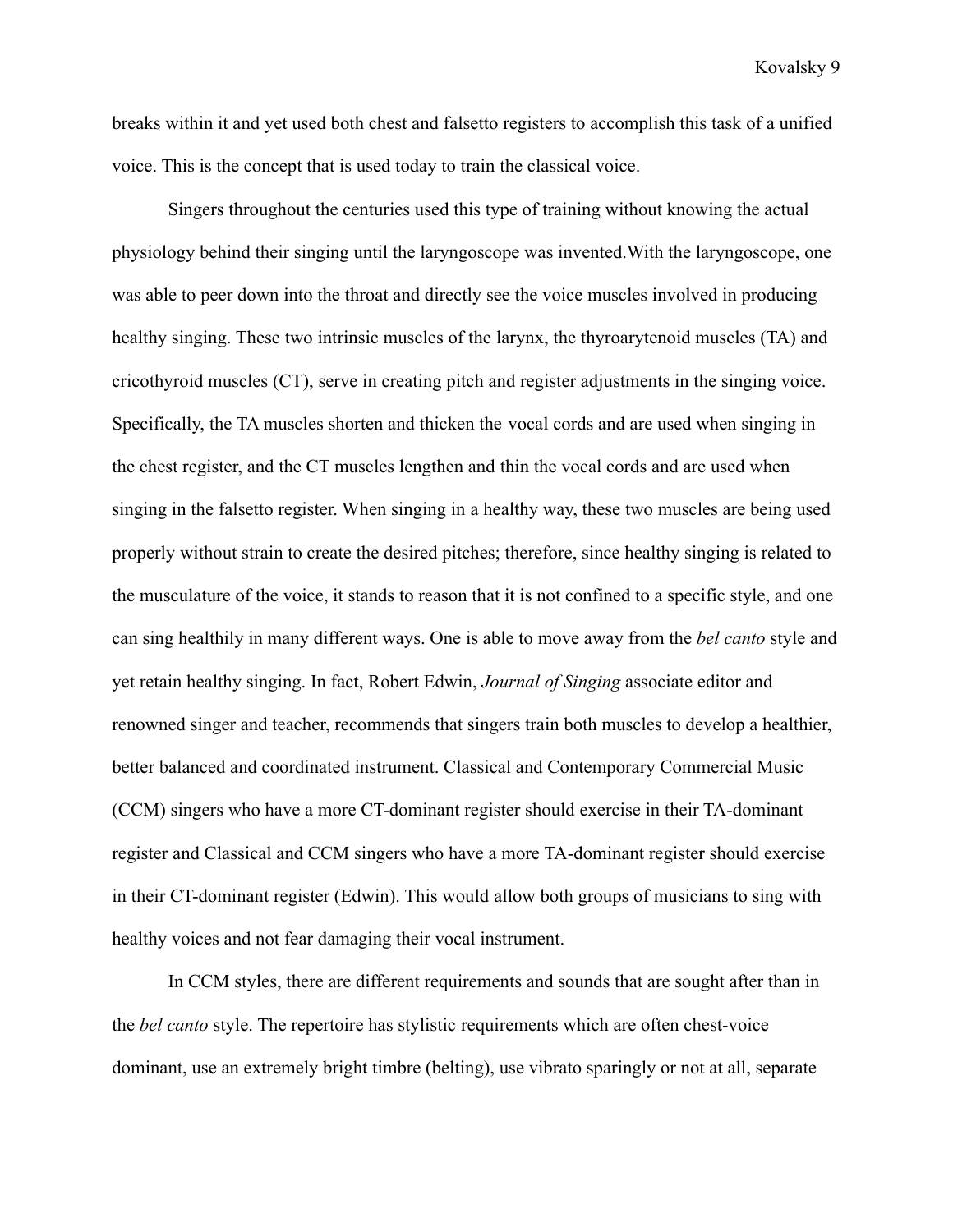the voice registers, deliberately induce noise or breathiness, etc. (American Academy of Teachers of Singing). These sounds and uses of the voice can be much harsher on the vocal mechanism than the traditional *bel canto* use; however, if CCM singers use these different sounds and stylistic requirements with correct muscle engagement, there should be no issue with singing in these styles in a healthy way. For example, if one understands the concepts of registers and how to teach the voice to use the throat muscles properly, one can use belting effectively and healthily. Many teachers believe that belting is the "practice of driving the chest register beyond its intended tonal range" (Lokos as quoted by Spivey). If this accurately described belting, then indeed it would be unhealthy, as the vocal mechanism would be used improperly, and the continual use of the chest register outside of its proper limits would wear the voice down and at best make it unusable in later years, and at worst create vocal nodules that need to be surgically operated on and removed. However, many teachers that teach belting state that "Belt is not chest voice nor is Belt an extension of the chest voice into the higher register" (Sullivan, as quoted by Spivey) and "'Belt' or 'belt-mix' . . . refers to an informal, chiaro (treble) intensified, speech-level style of singing . . ." (Edwin, as quoted by Spivey). If this is the case and the registers are acknowledged when teaching belting, then it is a perfectly healthy and viable vocal technique and must be taught correctly in order to sing without damage to the vocal instrument.

Systemic singing has been around for a very long time and has formed through the growth of knowledge about the singing voice. As the times progressed forward, the *bel canto* technique became an established way of singing that was both beautiful to the ear, and practical in that it allowed singers to be heard without amplification, and to sing healthily into old age. As new inventions came into being and less resonance was required from the voice thanks to amplification, CCM styles arose and as their popularity grew, became used all over the world.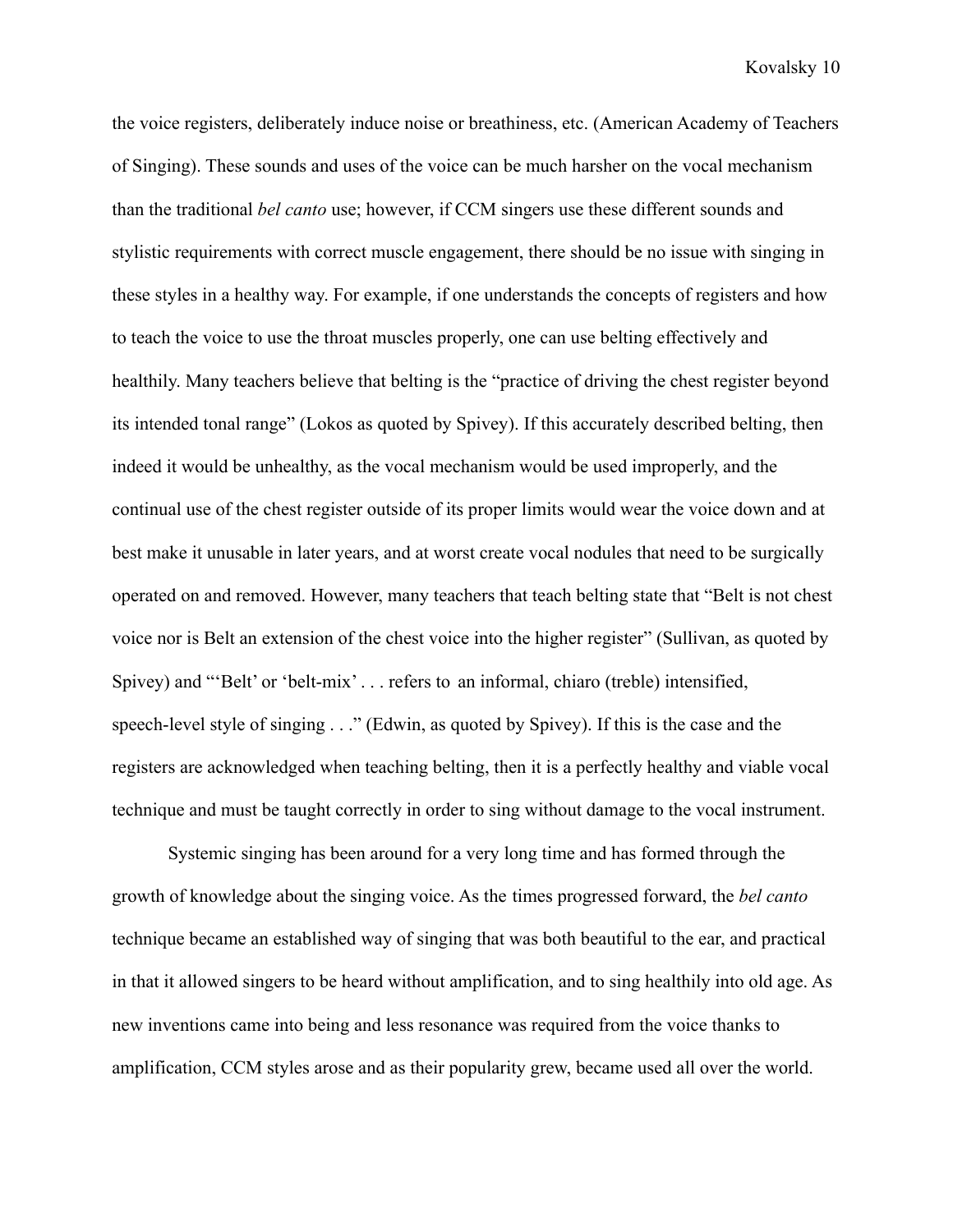Alongside the growth of these new styles arose more scientific knowledge about how a healthy voice truly functions, enabling the singers of today to perform many different styles of music in a healthy way. As we continue to move into the future and learn even more about the mysteries of the human voice, the art of vocal pedagogy and teaching good healthy technique will continue to evolve and change, enabling the next generation of singers to meet the demands of the day with balance and ease. This will produce fabulous artists that will continue to carry on the legacy begun from ancient times by further refining the use of the most natural and marvelous of instruments: the human voice.